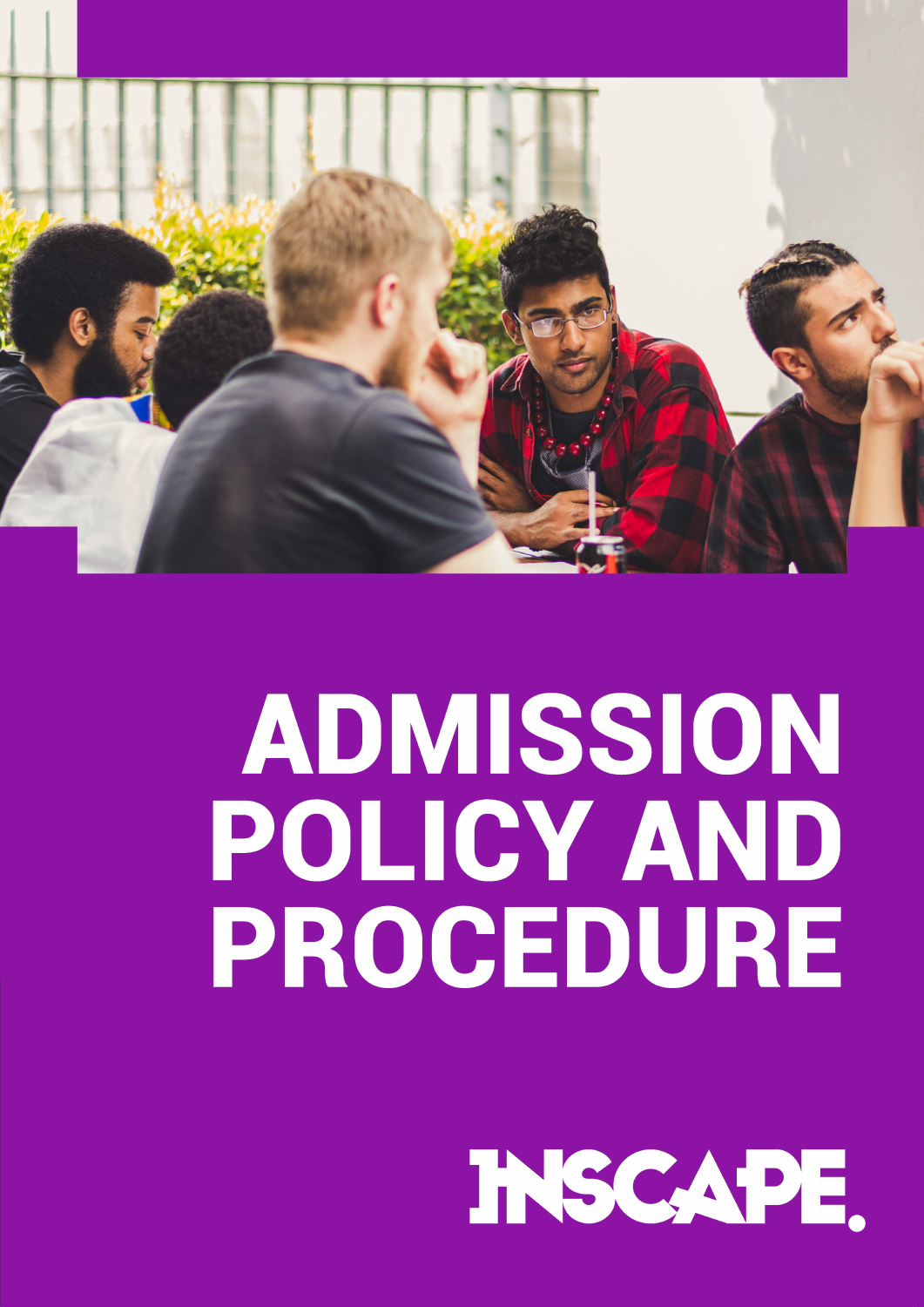#### **INSCAPE EDUCATION GROUP**

#### **Admission policy and procedure V2021, R02, U01**

# Admission into a Qualification programme stems from various rules and regulations set out by Universities South Africa (USAf). Inscape also adopts the Council on Higher Education (CHE's) frameworks and applicable regulations for Admissions, Credit Accumulation transfer (CAT) and Recognition of Prior Learning (RPL) based on the Policies for RPL, CAT and Assessment in Higher Education published in August 2016.

The following Policy and rules apply to all Contact and Distance programmes offered by Inscape. Where Distance programmes warrant specific rules, procedures or requirements, these are stated in the Policy document.

All Policies and Procedures are reviewed and updated as necessary on a regular basis, and students will be kept informed of these reviews/updates. It remains the responsibility of students and staff to remain up to date with the latest Inscape Policies and Procedures.

#### **THE FOLLOWING PROCEDURES NEED TO BE READ IN CONJUNCTION WITH THE STUDENT AND/OR LECTURER HANDBOOK**

| <b>CONTENTS</b>                                  |                |
|--------------------------------------------------|----------------|
| ADMISSION POLICY OBJECTIVE / INTENTION<br>1.     | 3              |
| ADMISSION CRITERIA<br>2.                         | 3              |
| Admission requirements<br>2.1.                   | 3              |
| 2.1.1.<br>Higher Certificate Programmes          | 3              |
| 2.1.2.<br>Diploma programmes                     | 3              |
| 2.1.3.<br>Degree Programmes                      | 3              |
| 2.1.4. BA Honours in Design                      | $\overline{4}$ |
| <b>Short Courses</b><br>2.1.5.                   | 4              |
| 3.<br>RPL and CAT                                | 4              |
| <b>Special Admissions</b><br>4.                  | 4              |
| <b>USAf</b><br>4.1.                              | 4              |
| 4.2.<br><b>SAQA</b>                              | 5              |
| 4.2.1.<br>Mature Age Exemption                   | 5              |
| 4.2.2. Home schooling or other schooling systems | 6              |
| 4.2.3.<br>Degree exemption                       | 6              |
| 4.2.4. International Students                    | 6              |
| 4.2.4.1.<br>Admissions to a Bachelor's Degree    | 6              |
| 4.2.4.2.<br>Diploma and Higher Certificate       | 6              |
| 4.2.5.<br><b>Special Conditions</b>              | 6              |
| 4.2.6.<br>Late enrolment                         | 7              |
| ADMISSION PROCESSES FOR RPL AND CAT<br>5.        | 7              |
| 5.1.<br>Recognition of Prior Learning (RPL)      | 7              |
| 5.1.1.<br>Application and guidelines             | 7              |
| 5.1.2.<br>RPL procedure                          | 9              |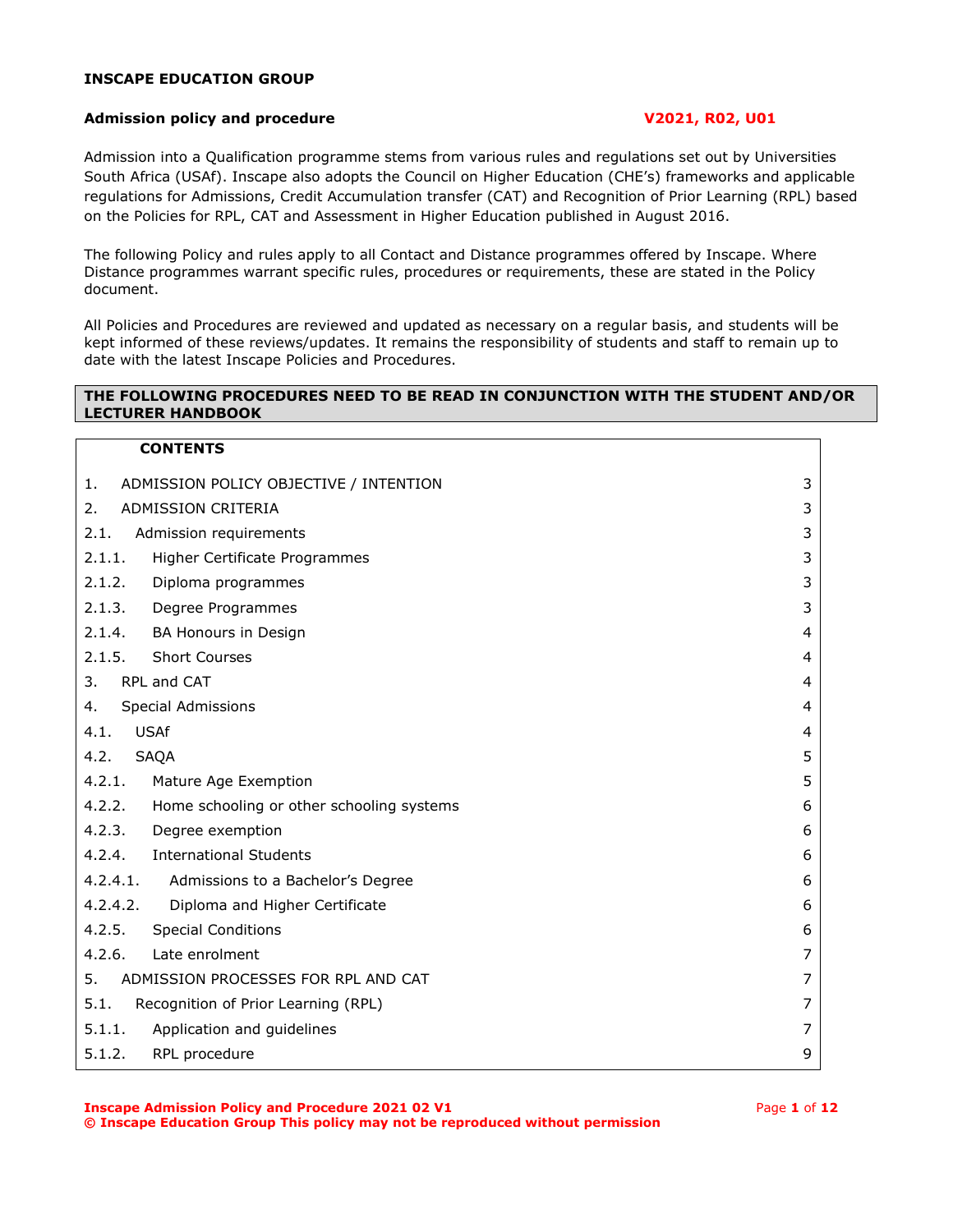- 5.2. [Credit Accumulation Transfer \(CAT\)](#page-9-1) 9
- 5.3. [Principles of RPL and CAT](#page-9-2) 9
- 5.3.1. [Guidelines](#page-10-0) 10
- 5.3.2. [CAT Procedure](#page-11-0) 2011 11 Annual State of the United States and States 2011 11

**ACRONYMS & TERMS AFL:** Associate Full Time Lecturer **BA:** Brand Ambassador **BYOD:** Bring your own device **CA:** Campus Administrator **CAO:** Chief Academic Officer **CAT:** Credit Accumulation Transfer **CESM:** Classification Education Subject Matter **CD:** Campus Director **CFC:** Cause for Concern **CHE:** Council on Higher Education **COO:** Chief Operations Officer **CWD:** Courseware Developer **DHET:** Department of Higher Education and Training **Distance Campus:** A virtual campus which is made up of all students studying distance qualifications and short courses. **Distance Education:** the design and offering of programmes that presuppose the spatial and/or temporal separation of lecturers and students for the majority, and possibly the whole, of the learning experience. **EXCO:** Inscape Executive Committee **FTL:** Full Time Lecturers **HEQSF:** Higher Education Qualifications Sub Framework **HR**: Human Resources **LMS**: Learner Management System **MC:** Marketing Coordinator **NQF:** National Qualifications Framework **NSC:** National Senior Certificate **OBE:** Outcomes Based Education **Programme:** refers to a purposeful and structured set of learning activities designed to enable a student to meet the outcomes necessary for the award of a qualification. **Qualification**: refers to the formal recognition and certification of learning achievement awarded by a Higher Education Institution. **RPL:** Recognition of Prior Learning **SAQA:** South African Qualifications Authority **SRC:** Student Representative Council **USAf:** Universities South Africa **QA:** Quality Assurance **WIL:** Work Integrated Learning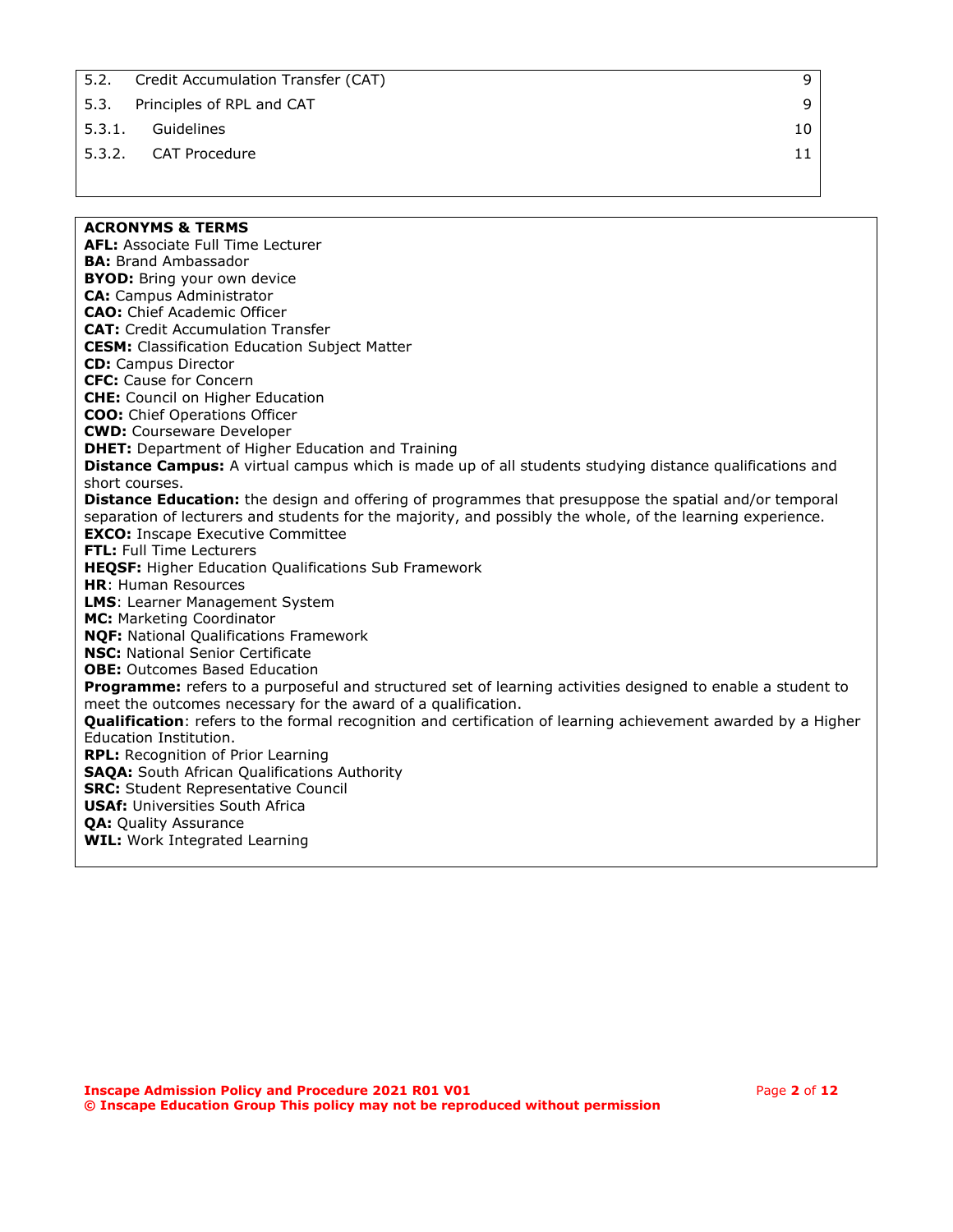# <span id="page-3-0"></span>**1. ADMISSION POLICY OBJECTIVE / INTENTION**

The intention of the Admission Policy is to ensure that Inscape meets all prescribed legislative requirements with regards to the following:

- Students are accurately and sufficiently aware of the admission rules and regulations.
- All applicants adhere to the current legislation stipulated by USAf, CHE and DHET.
- Admission and selection of students is supported by all necessary documentation.
- Admission criteria and processes are clearly defined and documented.
- Prospectuses and other documents adequately describe the programme and are aligned with DHET and SAQA regulations.
- RPL and CAT procedures are followed and adhered to according to CHE and SAQA regulations.

# <span id="page-3-2"></span><span id="page-3-1"></span>**2. ADMISSION CRITERIA**

# **2.1. Admission requirements**

<span id="page-3-3"></span>The following admission requirements apply when enrolling at Inscape (in line with the Department of Higher Education and Training, Higher Education Act Minimum Admission Requirements).

# **2.1.1. Higher Certificate Programmes**

- National Senior Certificate with admission to a Higher Certificate, with English as a subject.
- Architectural Technology Higher Certificate candidates wishing to study further at other institutions upon completion of the Inscape Higher Certificate, need to ensure that they have Mathematics as a subject and/or have consulted with the institution regarding their admission requirements.
- Should a current Higher Certificate student wish to continue into Bachelor of Design degree studies with Inscape, they must achieve an average of 60% or higher for entrance into the Inscape degree.
- <span id="page-3-4"></span>If a Higher Certificate graduate has an average of between 50-60%, Diploma studies offer another option.

# **2.1.2. Diploma programmes**

- The minimum admission requirement is a National Senior Certificate (NSC) as certified by Umalusi, stipulating entrance to Diploma and Higher Certificate. This certificate should include:
	- $\circ$  minimum of 30% in the language of learning and teaching of the Higher Education Institution
	- $\circ$  an achievement rating of 3 Moderate Achievement, (40-49%) or better in four NSC 20-credit subjects.

#### **2.1.3. Degree Programmes**

- <span id="page-3-5"></span>• The minimum admission requirement is a National Senior Certificate (NSC) as certified by Umalusi, stipulating entrance to a Bachelor's degree. This certificate should include:
	- $\circ$  a minimum of 30% in the language of learning and teaching of the Higher Education Institution. This is English at Inscape.
	- o an achievement rating of 4 Adequate Achievement, (50-59%) or better in four NSC 20-credit subjects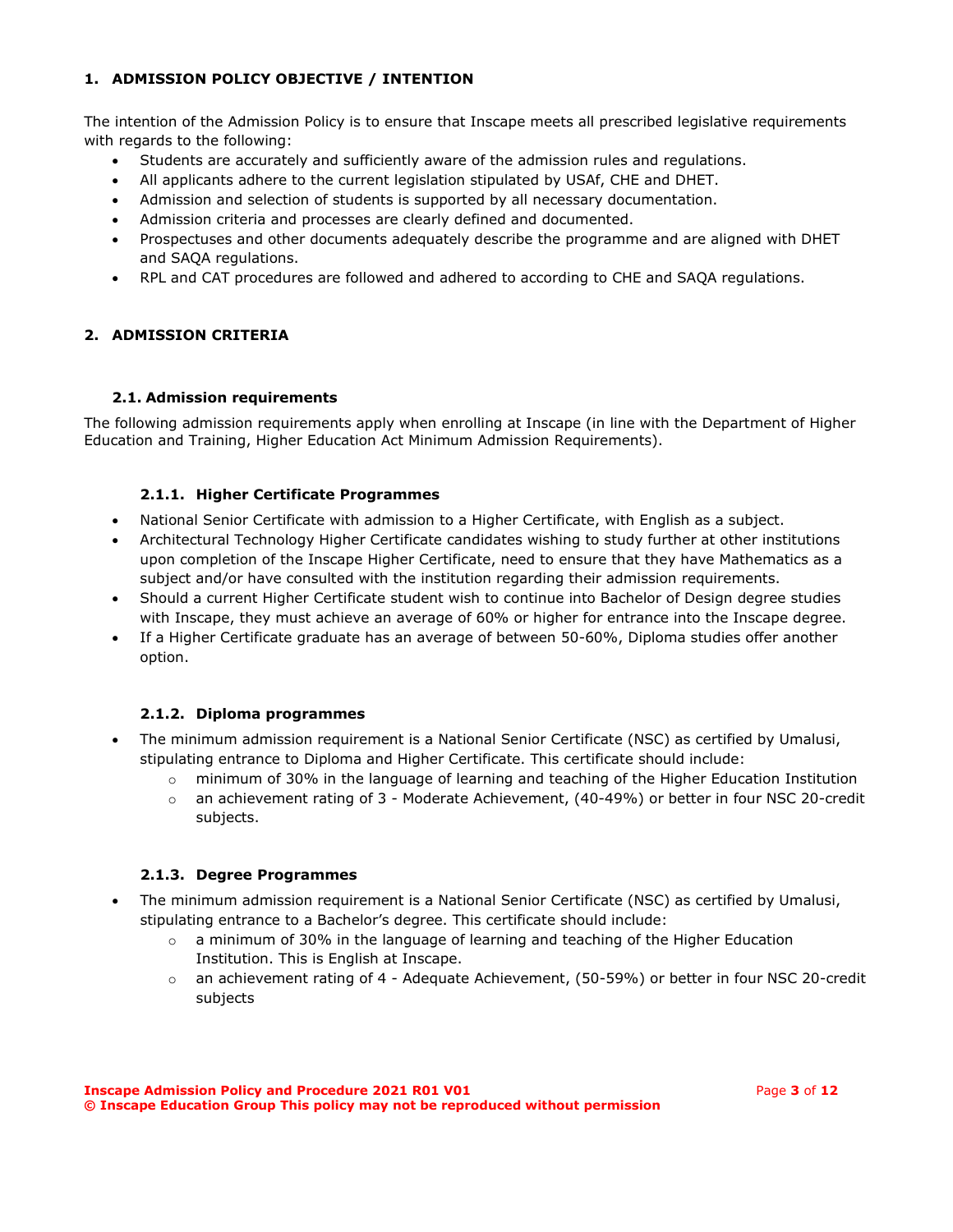In addition to this, student wishing to enrol for the Bachelor of Arts in Digital Marketing and Communications, must have 50% or above for English, and 40% or above for Mathematics or 60% or above for Mathematical Literacy.

Where students have taken alternate routes to gain access to the Bachelor of Arts in Digital Marketing and Communications such as completing a Higher Certificate or using RPL to gain access.

Applicants will be required to complete the National Benchmark Test (NBT) AQL and obtain a minimum score of 51% for Academic Literacy (AL) and a minimum score of 40% for Quantitative Literacy (QL).

# **2.1.4. BA Honours in Design**

<span id="page-4-0"></span>Students who have achieved a minimum average of 60% in the final level of an Inscape Design Degree will be considered for the Honours programme. They have to submit a letter indicating their field of interest and motivation for wanting to study.

Provision is made for access by students who have completed a qualification at another institution such as a:

- BA Degree or an Advanced Diploma in Design
- BA Degree or an Advanced Diploma in a field of design such as Communication Design, or similar.

<span id="page-4-1"></span>These students must have achieved a minimum average of 60% in the final level of study. Applicants from other institutions must submit a portfolio of their practical work and a letter indicating their field of interest and motivation for wanting to study.

# **2.1.5. Short Courses**

<span id="page-4-2"></span>Students must be proficient in English, have unlimited or liberal access to the internet, and a laptop or desktop computer which meets the minimum requirements for the software prescribed in each course.

#### **3. RPL and CAT**

<span id="page-4-3"></span>Students wishing to gain access through RPL, or CAT should apply following the documented process as documented in section 3.1 of this document.

#### **4. Special Admissions**

<span id="page-4-4"></span>All applicants for a Bachelor's degree that cannot produce an official National Senior Certificate (NSC) stating entrance into a degree, need to meet additional requirements and certification authorised by Universities South Africa (USAF). These applicants will need to apply with:

#### **4.1. USAf**

The function of USAf is to **grant full or conditional exemption** into a degree programme

#### **The Universities South Africa exemption certificate is compulsory**

- $\circ$  The Matriculation Board (MB) Unit of USAf is responsible for administering the Government Gazetted regulations for admission into bachelor's degree studies.
- $\circ$  The MB evaluates applications to establish if applicants meet the exemption requirements and issue exemptions accordingly.
- $\circ$  MB function is to determine whether applications are meeting the minimum degree admission requirements.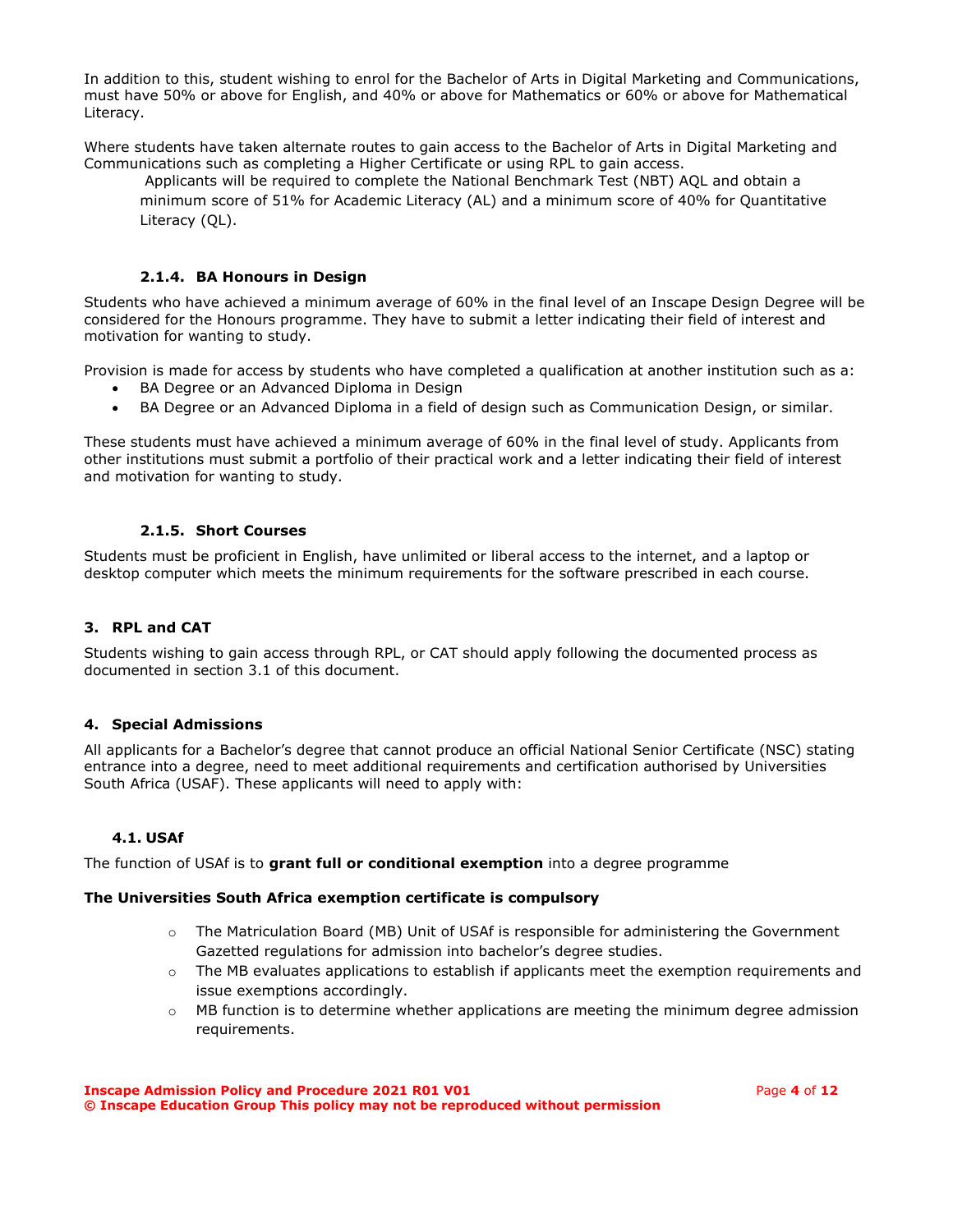USAf offers both **exemption** and **conditional exemption** to applicants.

- **An exemption** carries a full exempt status, and the applicant can continue with enrolment
- **A conditional exemption** allows the applicant to study but the applicant can only reach full exemption status after they have completed their studies and passed. Full exemption status needs to be applied for by the student with proof of programme completion in the form of a signed transcript.

Applying for certification is a lengthy process and outside of Inscape's control. Inscape may not allow an applicant to enrol without the necessary documentation. Should an applicant not receive the necessary documentation by the enrolment deadline, Inscape cannot accept the student into any contact qualifications for the current academic year.

# <span id="page-5-0"></span>**4.2. SAQA**

SAQA evaluates foreign academic qualifications (including external schooling systems used for home schooling) to establish their level when compared to SA qualifications of similar nature.

#### The function of SAQA is to **align "equivalence" to the NQF framework**

<span id="page-5-1"></span>**A SAQA certificate assists** the Registrar to assess at **which level a current qualification compares to in relation to the NQF.**

#### **4.2.1. Mature Age Exemption**

Inscape offers mature age conditional exemption into Degrees as per USAf requirements and to Diplomas and Higher Certificates via consideration from the Academic Committee.

#### • **Degree Mature Age conditional exemption**

- o USAf recognises individuals who are 23 years or older at the time of registration
- o This is based on:

#### **Senior Certificate holders**

- 1. 4 Senior Certificate subjects passed with symbol E or better
- 2. 1 Subject must be passed on Higher Grade
- 3. 3 Subjects must be passed in the same exam sitting
- **FET (Further education and Training) Qualification**
	- 1. 3 N4 Subjects
	- 2. 1 N5, Higher Grade Equivalent subject
- **Cambridge Examinations**
	- 1. Four IGCSE/O Level subjects including English Language or First Language English passed with symbol A-C.
	- 2. Three of the subjects must have been passed at one examination sitting.
- Applicants who are 45 years or older are allowed by law to study towards a degree programme subject to faculty admission requirements.
- Applicants must apply to Inscape. Inscape then needs to stamp and sign off the applicants M30E form available from the USAf website in order to apply for the exemption.
- Once the exemption certificate is received, the students will move from pending to verified.

#### • **Diploma and Higher Certificate Mature Age conditional exemption**

- o Mature age conditional exemption towards Diploma and Higher Certificates are considered on individual application and reviewed by the Academic Committee.
- o Students may be admitted via Recognition of Prior Learning (RPL).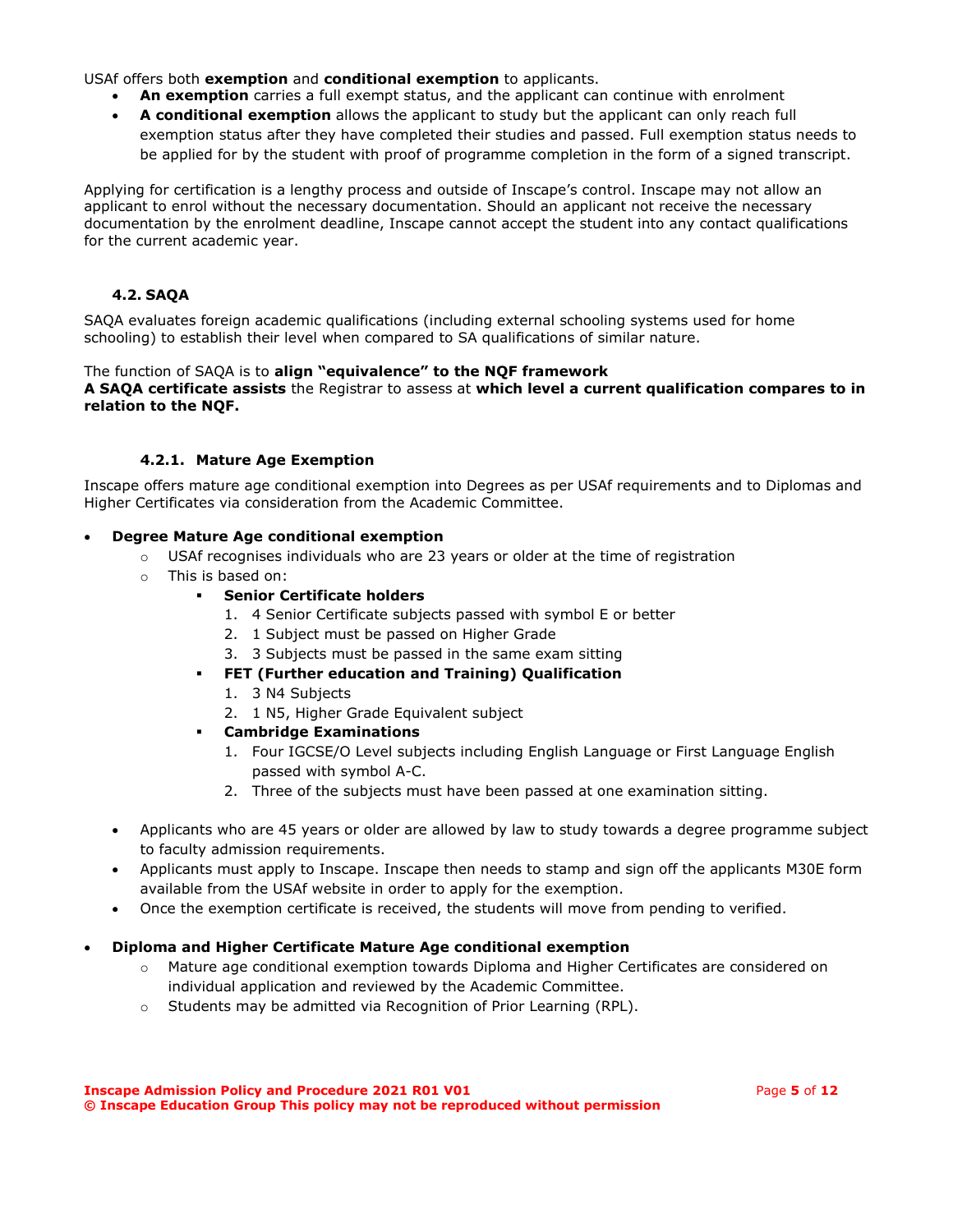# **4.2.2. Home schooling or other schooling systems**

<span id="page-6-1"></span><span id="page-6-0"></span>Inscape recognises external examination results as entrance into a degree that meet USAf requirements.

# **4.2.3. Degree exemption**

The Cambridge system of education has very specific rules and regulations when regarding exemption status. All applicants should be referred to USAf where they can apply for a certificate of exemption at their offices in Pretoria, via couriered post or online – applicants can find all the necessary information o[n](https://www.usaf.ac.za/) [https://www.usaf.ac.za/.](https://www.usaf.ac.za/)

<span id="page-6-2"></span>Students applying for exemption may only be allowed into their selected programme once they produce their USAf exemption certificate that states their acceptance into a degree programme.

#### **4.2.4. International Students**

Due to an influx of enquiries received by USAf, stipulated rules and regulations that apply to international students are provided on their interactive website. The initial streaming of enquires at Institution level will assist USAf in ensuring that all documentation is in order and stipulations are met. The CD is responsible to research the students' academic results in relation to information provided by USAf and assist / direct the International student in what documentation may be lacking or missing.

# **4.2.4.1. Admissions to a Bachelor's Degree**

- <span id="page-6-3"></span>• Inscape recognises international qualifications and certificates that meet USAf requirements.
- Applicants must produce a completed USAf exemption or conditional exemption certificate.
- For contact programmes, applicants must produce a study permit in the name of Inscape that is valid for the duration of the chosen programme.
- Applicants must produce these documents before the final stipulated enrolment date in the given academic year of application before they may commence studies. Should the candidate not receive their documentation timeously they may need to enrol for a subsequent year.
- The applicants must still follow all other requirements i.e. supplying of an exemption certificate and study permit.
- International students may fall into three categories:
	- o Complete exemption (if previous studies are recognised)
	- o Foreign Conditional exemption
	- o Mature Age exemption.

# **4.2.4.2. Diploma and Higher Certificate**

- <span id="page-6-4"></span>• For admission to Diploma or Higher Certificate an applicant must provide a SAQA evaluation of National Senior Certificate equivalent.
- <span id="page-6-5"></span>• Applicants must provide a study permit in the name of Inscape Education Group that is valid for the duration of the chosen programme.

# **4.2.5. Special Conditions**

- USAf issues complete exemption to holders of the Senior Certificate and National Diplomas issued by the former Technikons and now Universities of Technology.
- USAf issues complete exemption to holders of a three-year diploma irrespective of the Senior Certificate but no credits may be granted.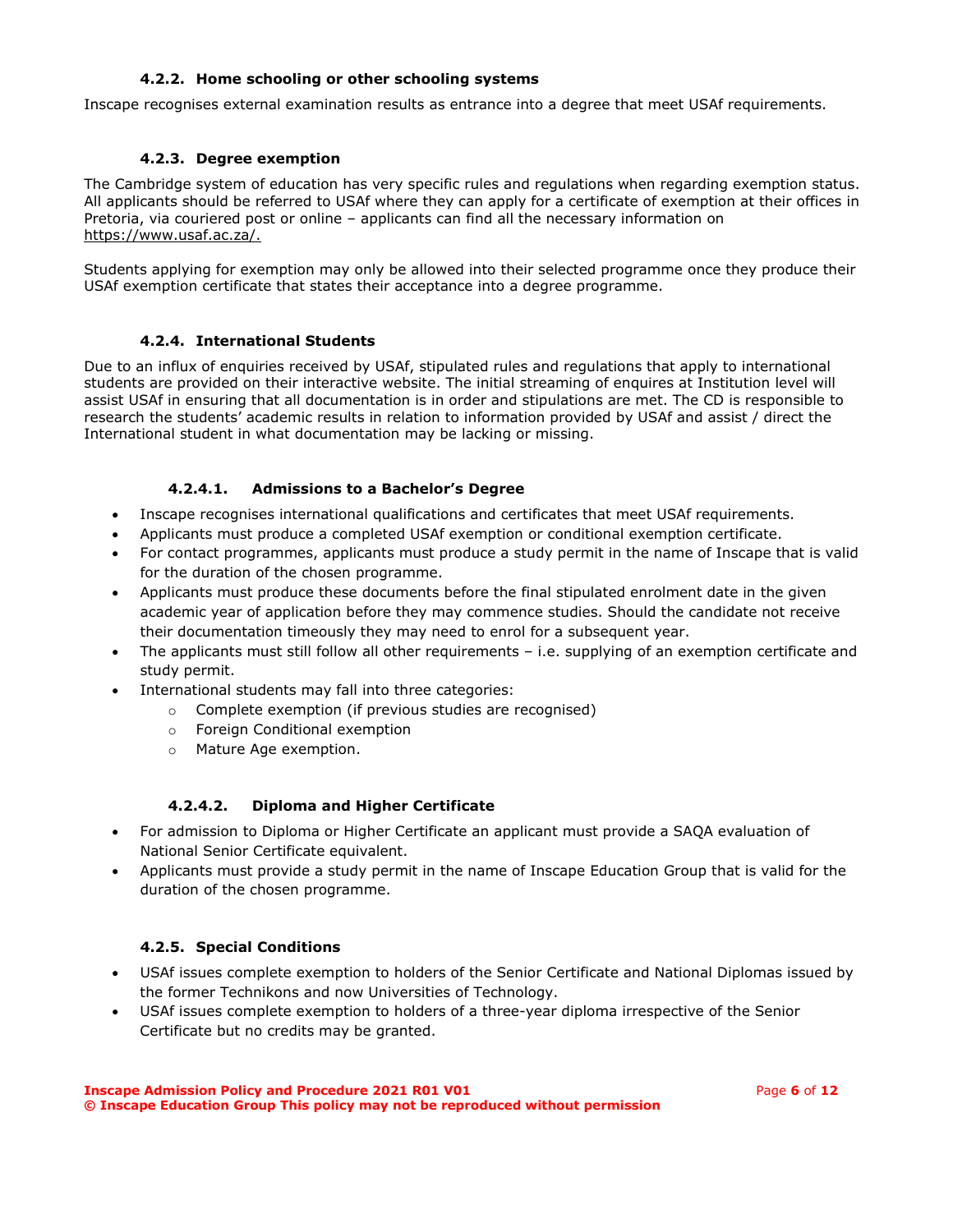- Two senior certificate languages on higher grade plus four N5 subjects that include a senior certificate subject also qualify the holder for complete exemption.
- Applying for certification is a lengthy process and outside of Inscape's control. Inscape may not allow an applicant to enrol without the necessary documentation. Should an applicant not receive the necessary documentation by the enrolment deadline, Inscape cannot accept the student into any contact qualifications for the current academic year.

### **4.2.6. Late enrolment**

<span id="page-7-0"></span>At the beginning of the academic year a cut-off date for enrolments will be communicated by the Managing Director. Any enrolments not fully processed for the academic year by this deadline needs to be forwarded to the Academic Committee for consideration and approval to continue with the enrolment process.

# <span id="page-7-2"></span><span id="page-7-1"></span>**5. ADMISSION PROCESSES FOR RPL AND CAT**

# **5.1. Recognition of Prior Learning (RPL)**

Inscape subscribes to the National Policy for the Implementation of the Recognition of Prior Learning developed by South African Qualifications Authority (SAQA) in co-operation with Policies on RPL, CAT and Assessment in Higher Education developed by the Council on Higher Education (CHE).

The CHE document Policies on the Recognition of Prior Learning, Credit Accumulation and Transfer and Assessment in Higher Education (2016) define the following:

RPL seeks to **achieve inclusion** and to **overcome a variety of barriers to access and success in Higher Education.** RPL should be premised on **overcoming** possible **barriers to admission** to, or registration for Higher Education studies **for those people who lack formal prerequisites.**

The following principles are important elements of the RPL Policy, in accordance with the SAQA specifications:

- RPL is more than a process of assessment. It considers both informal and non-formal bodies of knowledge into their formal and structured equivalents based on specified competencies.
- Consideration must be taken between knowledge gained in experiential and academic practices, in relation to the levels and areas that RPL can be applied.
- <span id="page-7-3"></span>• The implementation of RPL is context-specific, in terms of institution, discipline, programme and level.

# **5.1.1. Application and guidelines**

The following sections are quoted from Policies on the Recognition of Prior Learning, Credit Accumulation and Transfer, and Assessment in Higher Education (pp. 7-10, 2016) in accordance with the SAQA specifications.

RPL, as defined nationally by SAQA, applies to informal or non-formal learning only. Learning resulting from formal routes will normally be recognised via Credit Accumulation and Transfer (CAT), but in cases where CAT is found not to be applicable, the RPL route may be explored.

RPL may be used to grant access to, or exemption from modules/subjects that contribute towards a particular qualification. Inscape may recognise forms of prior learning as equivalent to the prescribed formal minimum admission requirements and may recognise other forms of prior learning for granting advanced standing in particular programmes through exemption from or credits for modules or subjects at lower levels of the qualification programme.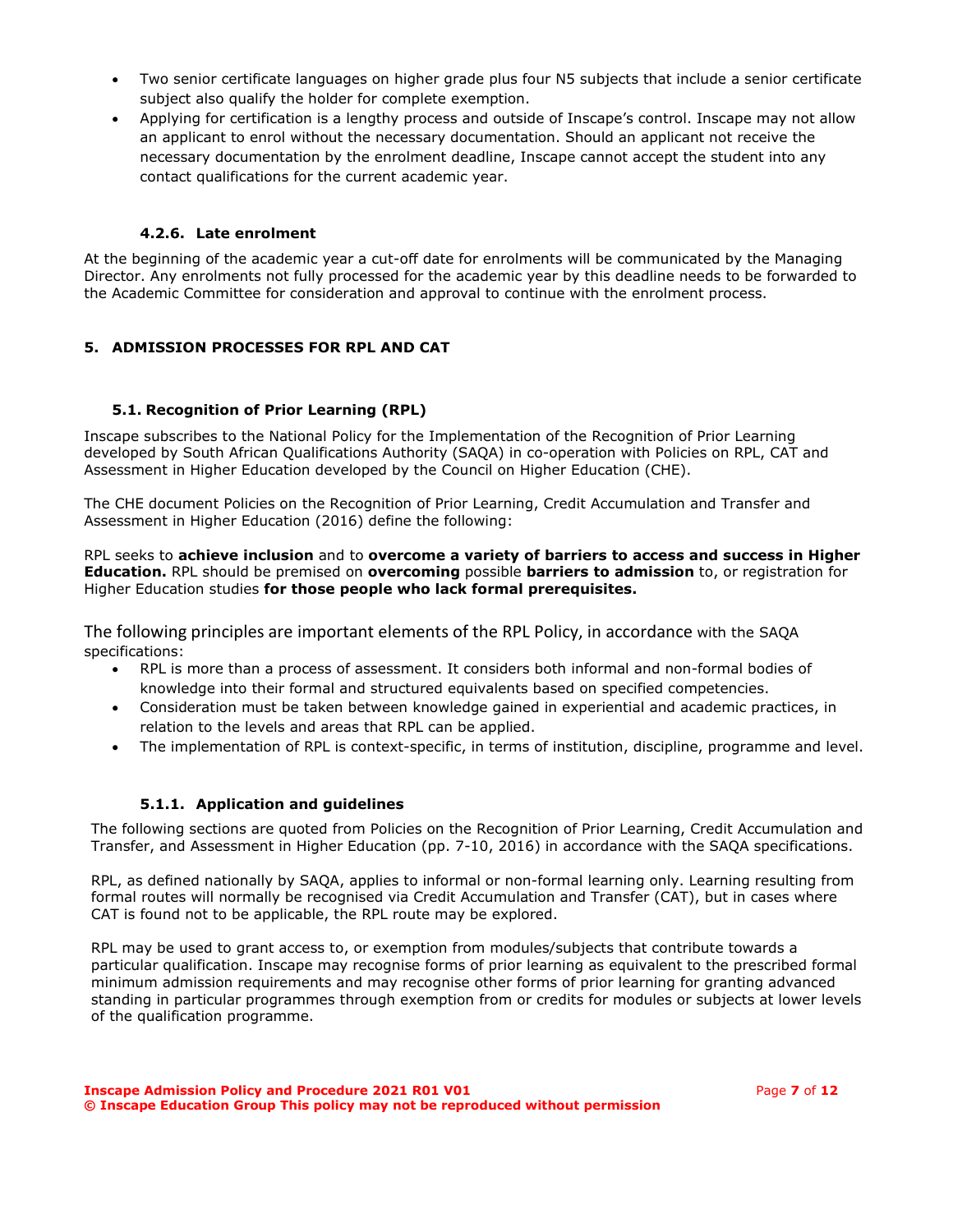In RPL processes designed to grant access, an RPL application is evaluated against the entry requirements of the qualification in question. Applicants seeking access to Inscape who do not hold a National Senior Certificate (NSC) with the appropriate exemption may be considered for the RPL route but will only be admitted at the Academic Board's discretion in accordance with the Inscape RPL policy. An RPL assessment process will be used to evaluate the knowledge of applicants who do not hold a National Senior Certificate or an equivalent qualification, with passes at levels accepted for direct admission to Higher Education qualification programmes.

RPL may be used to grant access to, or exemption from modules and/or subjects that contribute towards a particular qualification. Inscape may recognise forms of prior learning as equivalent to the prescribed formal minimum admission requirements and may recognise other forms of prior learning for granting advanced standing in particular programmes through exemption from modules or subjects at lower levels of the qualification programme. In Higher Education, exemption from modules or subjects does not translate to credits being awarded for those modules/subjects.

In Higher Education, full qualifications are not awarded solely on the basis of RPL; and similarly, RPL cannot be used to grant an individual the exemption from more than 50% of the credits required for any particular qualification. This policy prescript helps prevent the possibility of having the same set of prior knowledge being used for obtaining more than one qualification. It also assists in ensuring that an applicant refreshes his or her prior knowledge with new, cutting-edge content, theories and concepts in the chosen field of study, before obtaining a qualification. Also, it is in line with the regulation that a person must obtain 50% of a qualification at the institution that is going to award the certificate for the qualification.

If in the RPL process credits are not awarded against modules or subjects that one is exempted from, it follows that if a student is granted exemption from one or more modules that lead to a particular qualification, that particular student will complete the qualification in question with a total number of credit points that are less than the normally required number of credits for the qualification. The academic record of that student will reflect 'exempted' against the modules or courses that she or he was exempted from; while credits will be reflected against the subjects or modules that she or he did, got assessed for and achieved the required scores.

Applicants seeking access to a postgraduate qualification in a particular field or Classification of Education Subject Matter (CESM) category but who do not hold an undergraduate degree in that field or CESM category may be admitted by RPL if they are able to satisfy the requisite RPL criteria. Such applicants may be given advanced standing but without the award of the primary qualification(s).

Not more than 10% of a cohort of students in a programme should be admitted through the RPL process. This is a programme accreditation requirement.

Assessment criteria for RPL should not simply replicate those for mainstream study but should seek to accommodate the knowledge and skills gained in practices outside the Higher Education Institution in terms of their value for the envisaged programme of study. Due consideration should be given to the fact, in some cases, the prior knowledge and skills would have been acquired, and would only be more effectively expressed, in languages that are not the media of teaching and learning at a particular institution.

Initial assessment will be undertaken by the Registrar who will then forward the applicant's necessary documentation to the Academic Committee for consideration. The Academic Committee will assess the application and the Registrar will confirm their decision in writing to the student.

Certificates awarded signifying successful completion of a qualification will not reflect that a candidate has gained access or been awarded advanced standing through an RPL process. However, as stated, the academic transcripts of those who were exempted from some modules or subjects will reflect exemptions achieved through the RPL process, but with no credit points attached.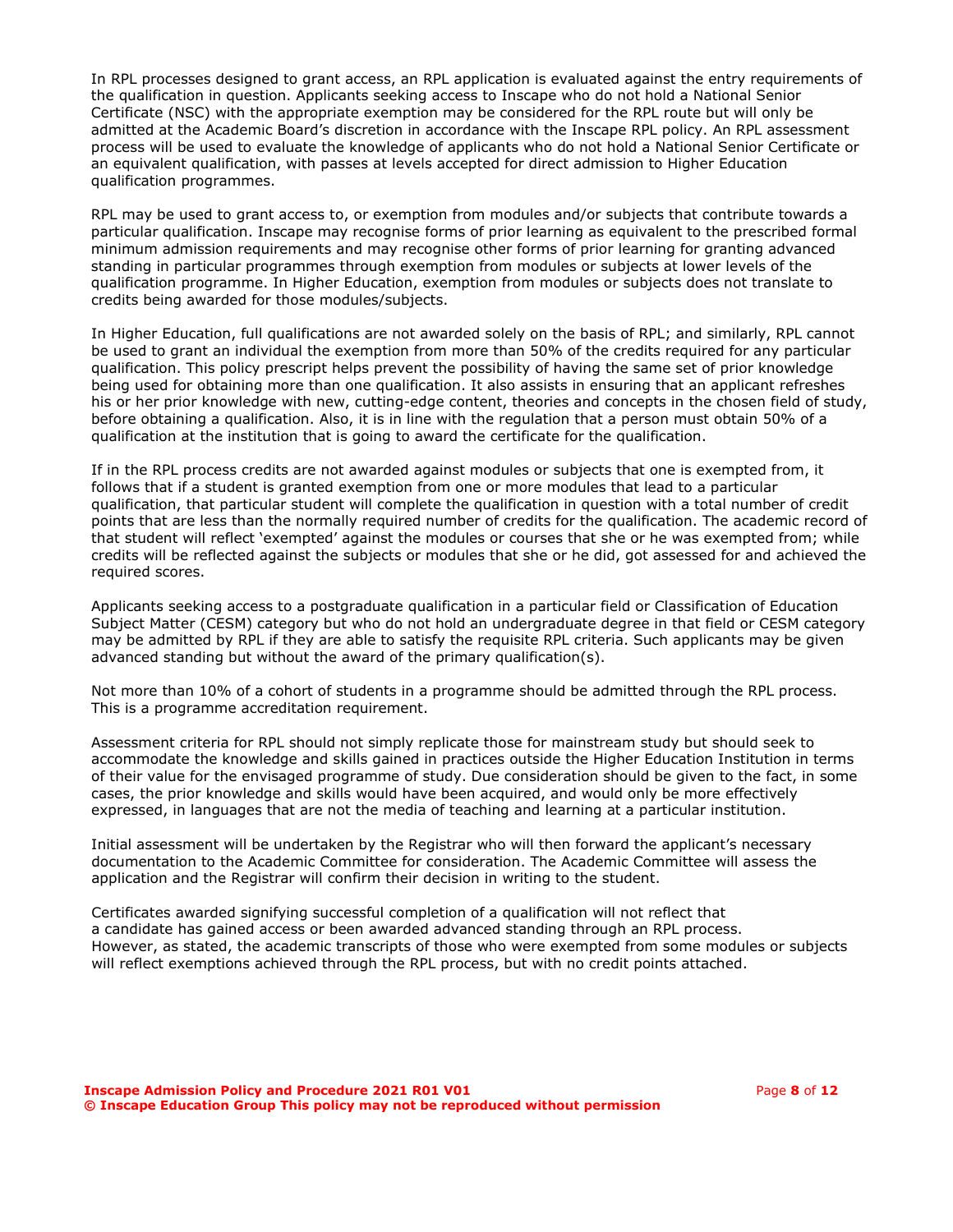#### **5.1.2. RPL procedure**

<span id="page-9-0"></span>Students applying at Inscape for RPL need to complete the Inscape Recognition of Prior Learning (RPL) application form available from the Inscape Registrar. A fee is payable in full, in advance. Proof of payment must be submitted with the RPL application form before applications will be processed.

The Registrar will be in communication with the applicant within two weeks of receiving the inquiry/payment and will ensure that all documentation is submitted to the Academic Committee. The Registrar will communicate the Committees decision to the applicant within two weeks of the receipt of the Academic Committee meeting. The applicant can expect the process to take up to six weeks.

*The applicant must acknowledge that:*

Inscape may not legally recognise more than 50% of the credits required for any particular qualification.

The content of modules/subjects may change from time to time without notice, which may affect the RPL findings.

*In order to have competencies accessed by the Academic Committee the student agrees to:*

- Indicate, on a current copy of the Inscape syllabus document, the knowledge and skills in which the student believes to be competent. The syllabus documents will be made available the applicant on request.
- Compile a comprehensive portfolio of evidence containing works which support the student's claim of competence. This portfolio must evidence competence if the applicant has not completed an undergraduate qualification in the same field for which they are applying.
- Present a portfolio of evidence to the Registrar in order to demonstrate competence or evidence the knowledge and skills achieved with reference to the syllabus.
- Supply certified copies/transcripts of any training or learning completed.
- Supply a current CV.

The student may be required, by request of the Registrar, to:

• Produce any artefacts or written works that may substantiate the student's claims of competence to be taken on further recommendation by the Faculty Dean.

Once the Dean a has reviewed the portfolio of evidence and is satisfied that the student qualifies for RPL, they will forward all relevant documentation through to the Academic Committee for review and approval.

<span id="page-9-1"></span>The Registrar will communicate the Academic Committees decision to the applicant in writing. The applicant can expect the process to take up to six weeks.

# **5.2. Credit Accumulation Transfer (CAT)**

Inscape subscribes to the National Policy for the Implementation of Credit Accumulation Transfer developed by South African Qualifications Authority (SAQA) in co-operation with Policies on RPL, CAT and Assessment in Higher Education developed by the Council on Higher Education (CHE).

According to the CHE National Policy:

CAT seeks to **recognised previously achieved credits** through vertical, horizontal or diagonal **relocation of credits towards a qualification.**

#### <span id="page-9-2"></span>**5.3. Principles of RPL and CAT**

The following sections are quoted from Policies on the Recognition of Prior Learning, Credit Accumulation and Transfer, and Assessment in Higher Education (pp. 10-12, 2016) in accordance with the SAQA specifications.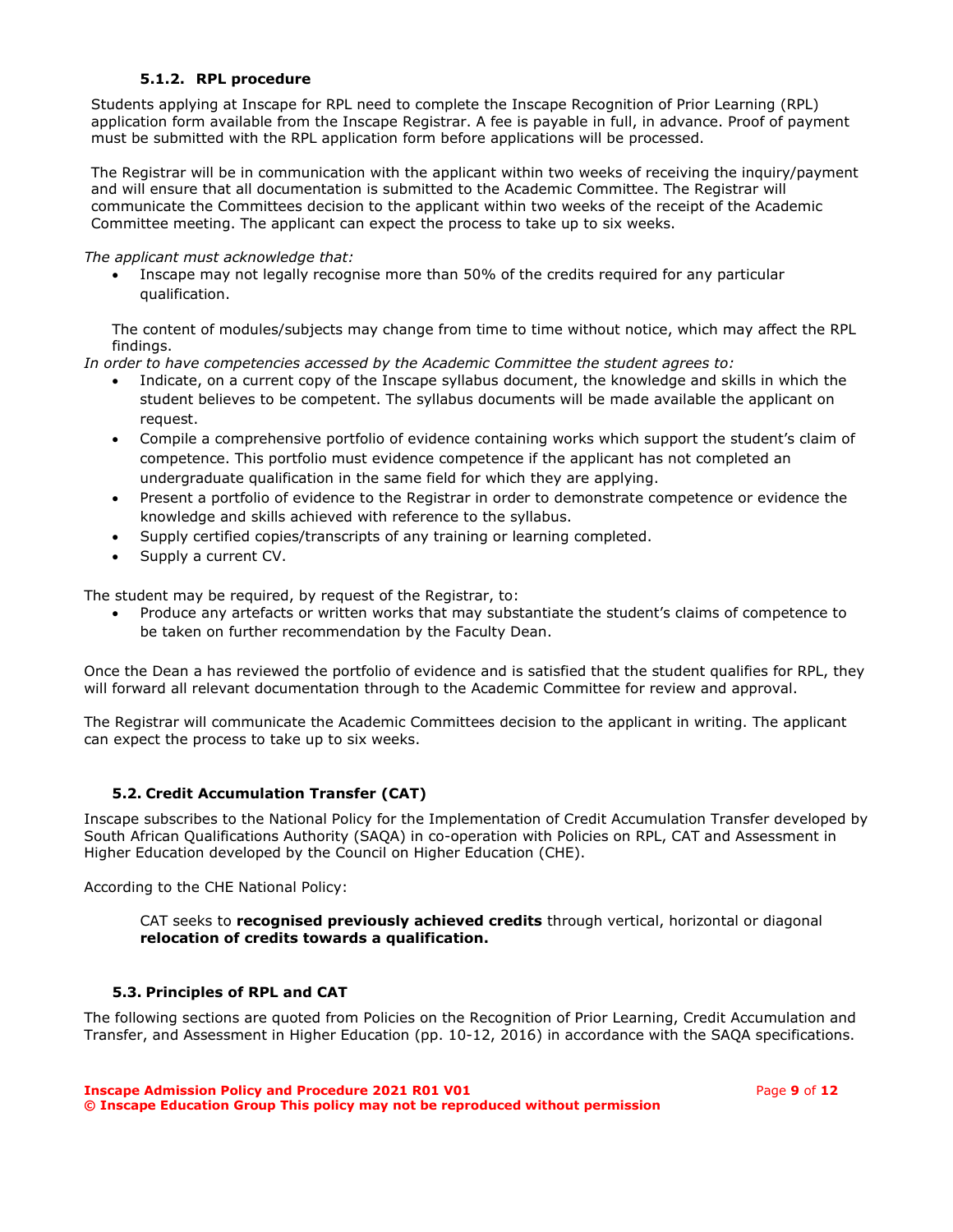A qualification signifies the formal recognition and certification of learning achievement. The HEQSF sets out the range of qualification types in Higher Education and any qualification offered by a Higher Education Institution must conform to one of the qualifications types or its variants as described in the HEQSF. The HEQSF is about whole qualifications for Higher Education, understood to comprise of at least 120 credits. The HEQSF does not specify parameters for part qualifications.

Credits are used as a measure of the volume of learning required for a qualification and can be specified in terms of the total minimum numbers of credits required, and in terms of the minimum number of credits required at the specified exit level of the qualification type or its variant as described in the HEQSF. The credit-rating system estimates that 10 notional study hours are equivalent to one credit. Credits represent a measure of all the learning activities engaged in by the student and include, among others, contact time, selfstudy, WIL, assignments, projects and examinations.

Credit accumulation Transfer (CAT) is the totalling of credits towards the completion of a qualification. Credit transfer is the vertical, horizontal or diagonal relocation of credits towards a qualification.

The process of CAT brings together the diverse features of credit accumulation and credit transfer in order to facilitate lifelong learning. It allows a student's achievements to be recognised even if the student does not achieve a qualification. Any and all credits for an incomplete qualification may be recognised by the same or a different institution as meeting part of the requirements for a different qualification or may be recognised by a different institution as meeting part of the requirements for the same qualification.

<span id="page-10-0"></span>The process of CAT ensures the mobility of an individual student between programmes and institutions within the constraining parameters set by the requirements of the specific curricula.

#### **5.3.1. Guidelines**

The following sections are quoted from Policies on the Recognition of Prior Learning, Credit Accumulation and Transfer, and Assessment in Higher Education (pp. 10-12, 2016) in accordance with SAQA specifications.

Inscape meets the prescribed institutional CAT policies ensuring equity and inclusiveness and promotes access to learning opportunities actively.

Inscape CAT policies are based on the principles of access for success, retention, articulation by design, comparison based on credible methods and transparency.

Credit accumulation transfer can take place within Inscape programmes (total amount of credits within a specific institution/department) or between institutions (recognition of credits between two or more institutions).

Credit transfer means carrying over credits either horizontally at the same level of study or vertically from a lower to a higher level of study. Horizontal transfer refers to credits at the same level carried over between institutions where the outcome/curriculum statements (subject content) are identical or comparable. Vertical transfer is where credits of a preceding level of study at one institution are accepted for entry into the next level of study at another institution.

The recognition of credits for the purposes of transfer from one qualification to another is determined by the nature of the qualifications, the relationship between them, the nature, complexity, and extent of the curricula associated with the specific subjects to be recognised for exemption and/or inclusion, and the nature of the assessment used.

A maximum of 50% of the credits of a completed qualification may be transferred to another qualification. This policy prescript seeks to protect the integrity of qualifications by ensuring that the exception does not become the norm.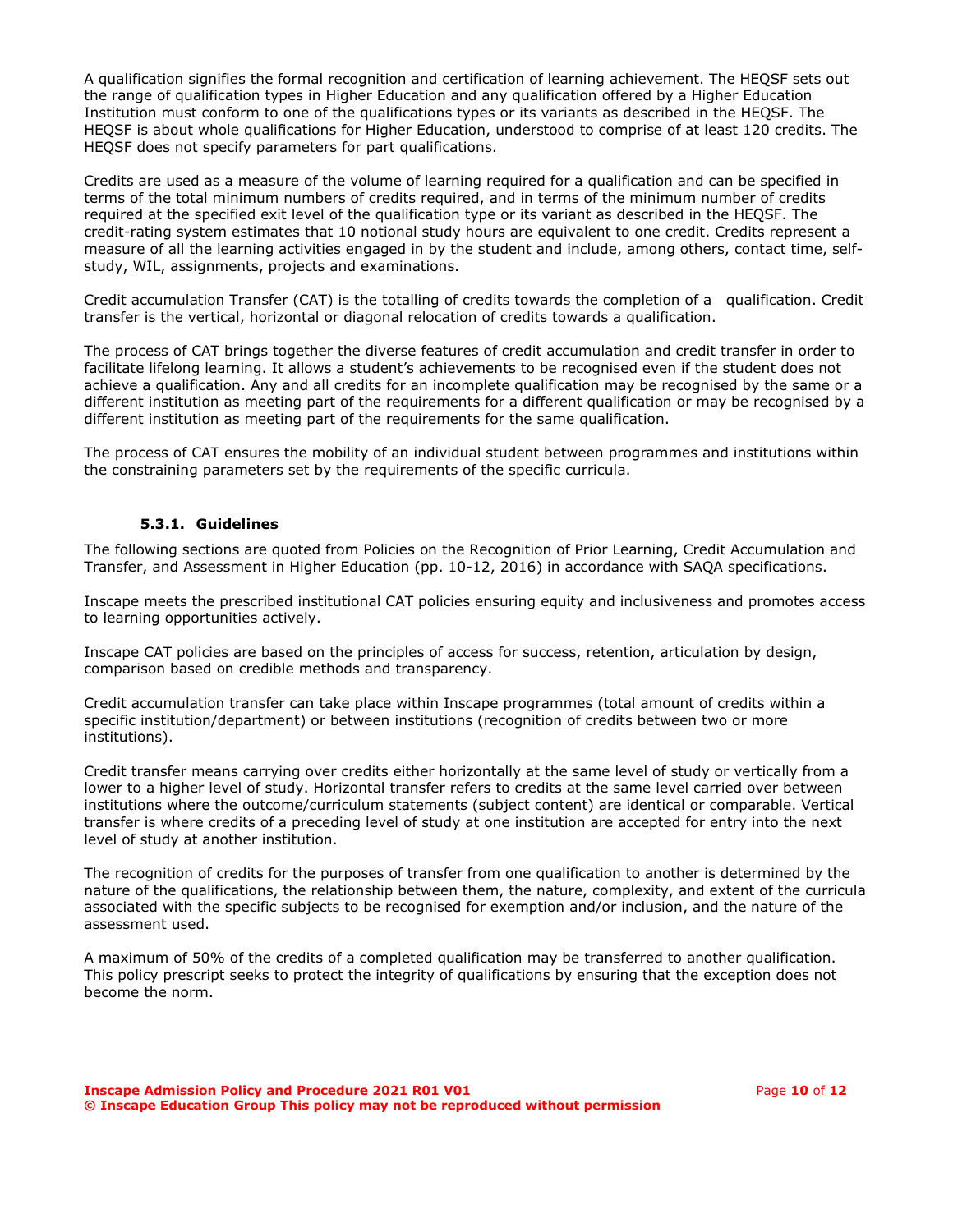Credits for an incomplete qualification may be recognised by the same or a different institution as meeting part of the requirements for a different qualification or may be recognised by a different institution as meeting part of the requirements for the same qualification.

Credits obtained from studies that do not lead to a qualification (for example, modules or subjects that are part of a programme which normally leads to qualifications registered on the HEQSF) should count for the credit accumulation and transfer mechanism towards relevant qualifications in the same or different institutions.

Short courses offered outside the HEQSF are non-credit bearing and, thus, individuals who register for and attend such short courses are not awarded credits against any level on the National Qualification Framework (NQF). This means no credit will be accumulated and/or transferred from such short courses. However, the learning acquired counts for RPL.

# **5.3.2. CAT Procedure**

<span id="page-11-0"></span>Students applying for CAT need to complete the Credit Accumulation Transfer (CAT) application form available from the Inscape Registrar. A fee is payable in full, in advance. Proof of payment must be submitted with the CAT application form before the CAT evaluation will be scheduled. The Registrar will be in communication with the applicant within two weeks of receiving the inquiry/payment and will ensure that all documentation is submitted to the Academic Committee. The Registrar will communicate the Committees decision to the applicant within two weeks of the receipt of the Academic Committee meeting. The applicant can expect the process to take up to six weeks.

The applicant must acknowledge that:

- Inscape may not legally recognise more than 50% of credits from any previous completed qualification.
- Non-accredited short courses are not credit bearing and cannot be recognised for CAT.
- Credits for an incomplete qualification may be recognised by Inscape as meeting part of the requirements for a similarly suited qualification or for the same type of qualification.

In order to have competencies accessed, the student agrees to:

- Indicate, on a current copy of the syllabus document the subject name/s and credit/s the student wishes to be recognised for (the syllabus documents will be made available to the applicant on request).
- Provide the full syllabus document from any previous Institution attended, In the case of a completed or incomplete qualification to compare with the Inscape syllabus.
- Present a portfolio of evidence to the Academic Committee in order to verify competence in credits accumulated.
- Supply certified copies/transcripts of any training or learning completed clearly indicating the credits accumulated.

The student may be required, by request of the Registrar to:

• Produce any artefacts or written works that may substantiate the student's claim of credit accumulation to be taken on further recommendation.

Once the Registrar has reviewed the relevant documentation and is satisfied that the student qualifies for CAT, they will forward all relevant documentation to the Academic Committee for review. The Academic Committee will communicate their decision to the Registrar. The Registrar will notify the applicant in writing. The applicant can expect the process to take up to six weeks.